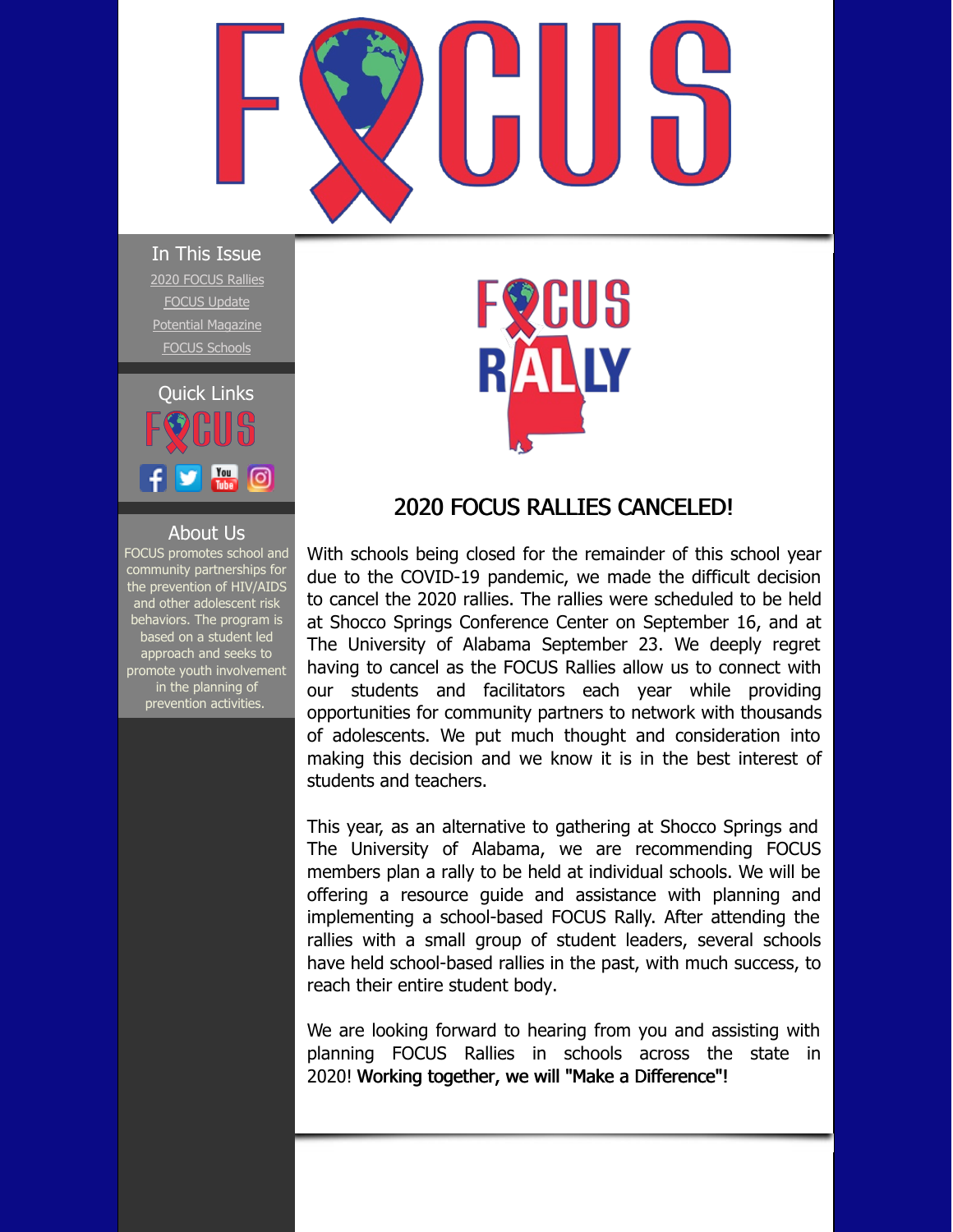

Our staff will continue to be available to assist with, or help start, the FOCUS program in your school. There is no cost involved in registering as a FOCUS school. Through implementing FOCUS as an elective class, or extra-curricular activity, you can cover several issues facing youth today while developing leadership skills such as peer helping and planning community service projects, school health fairs, and health/wellness awareness activities. Facilitator Training is provided at no cost. You can view these videos on the Facilitator page at [www.focusprogram.com.](http://www.focusprogram.com)



Check out page 27 of Potential [Magazine's](https://joom.ag/LAYC) Summer Edition to read the article "10 Tips for Staying Safe this Summer" written by FOCUS' director, Sue Jones!

Established by Pam Mashburn in 2012, Potential was created to help teens and their parents find tools and other resources that will help with navigating the journey into college, adulthood, and life. Our goal (the fulfillment of our potential!) is to be your goto guide when it comes to "helping teens to achieve." With informative and pragmatic content that helps students prepare for college, it celebrates teens and the opportunities for them to enjoy their high school experience. To subscribe and get Potential sent right to your door four times <sup>a</sup> year, plus our bonus College Organizer, [click](http://www.potentialmagazine.com/subscribe/) here.

Click here to visit [Potential's](https://www.potentialmagazine.com/) website.



Welcome to our new FOCUS Schools!

Greensboro Middle School Hale County